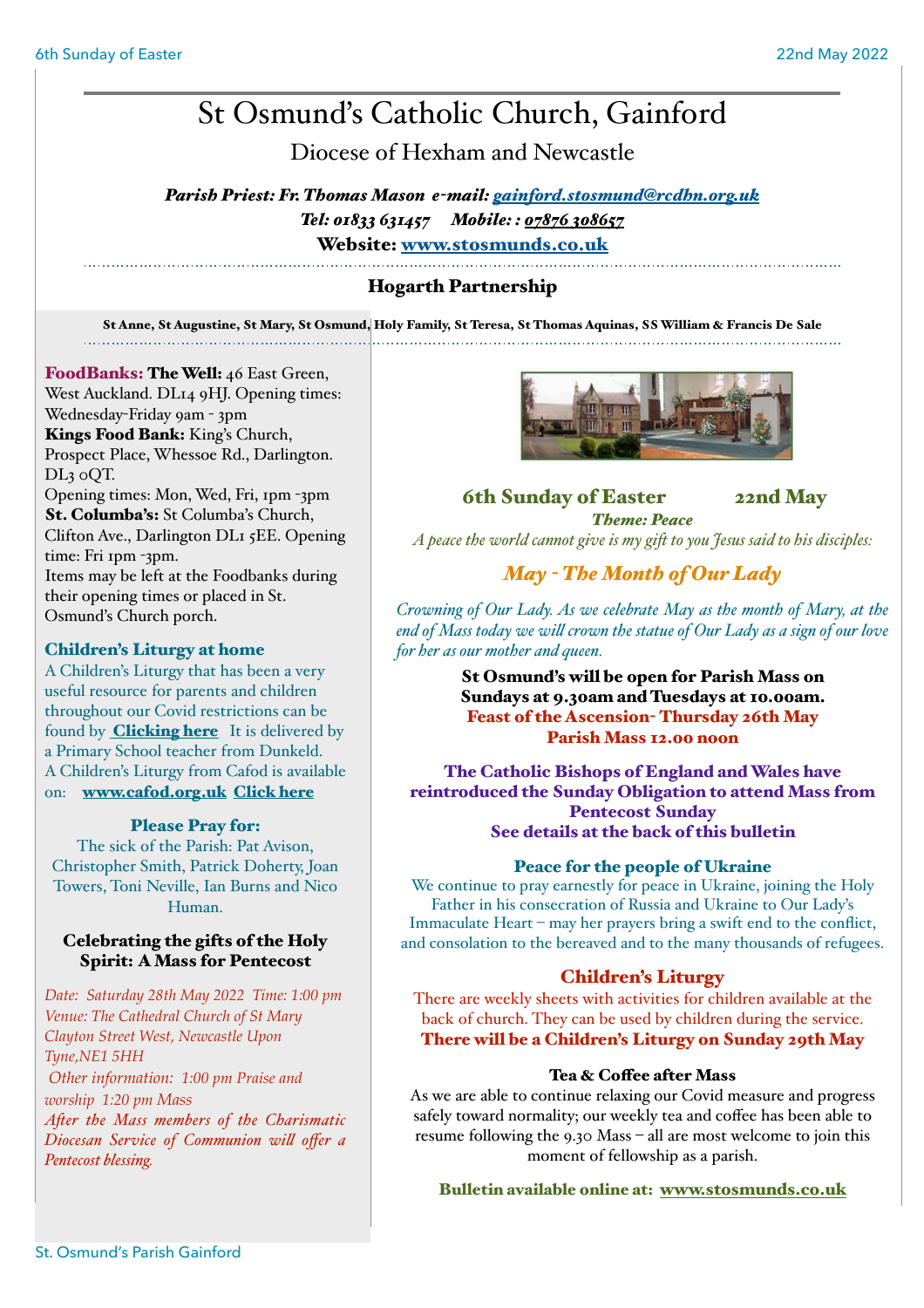# 6th Sunday of Easter 22nd May 2022

*Readings and Reflections 6th Sunday of Easter 22nd May* 

# **First reading Acts 15:1-2,22-29**

It has been decided by the Spirit and by ourselves not to burden you with any burden beyond these essentials Some men came down from Judaea and taught the brothers, 'Unless you have yourselves circumcised in the tradition of Moses you cannot be saved.' This led to disagreement, and after Paul and Barnabas had had a long argument with these men it was arranged that Paul and Barnabas and others of the church should go up to Jerusalem and discuss the problem with the apostles and elders.

Then the apostles and elders decided to choose delegates to send to Antioch with Paul and Barnabas; the whole church concurred with this. They chose Judas known as Barsabbas and Silas, both leading men in the brotherhood, and gave them this letter to take with them:

'The apostles and elders, your brothers, send greetings to the brothers of pagan birth in Antioch, Syria and Cilicia. We hear that some of our members have disturbed you with their demands and have unsettled your minds. They acted without any authority from us; and so we have decided unanimously to elect delegates and to send them to you with Barnabas and Paul, men we highly respect who have dedicated their lives to the name of our Lord Jesus Christ. Accordingly we are sending you Judas and Silas, who will confirm by word of mouth what we have written in this letter. It has been decided by the Holy Spirit and by ourselves not to saddle you with any burden beyond these essentials: you are to abstain from food sacrificed to idols; from blood, from the meat of strangled animals and from fornication. Avoid these, and you will do what is right. Farewell.'

## **Responsorial Psalm 66(67):2-3,5-6,8**

# Let the peoples praise you, O God; let all the peoples praise you.

O God, be gracious and bless us and let your face shed its light upon us. So will your ways be known upon earth and all nations learn your saving help.

Let the nations be glad and exult for you rule the world with justice. With fairness you rule the peoples, you guide the nations on earth.

Let the peoples praise you, O God; let all the peoples praise you. May God still give us his blessing till the ends of the earth revere him.

# **Second reading Apocalypse 21:10-14,22-23**

He showed me the holy city coming down out of heaven

In the spirit, the angel took me to the top of an enormous high mountain and showed me Jerusalem, the holy city, coming down from God out of heaven. It had all the radiant glory of God and glittered like some precious jewel of crystal-clear diamond. The walls of it were of a great height, and had twelve gates; at each of the twelve gates there was an angel, and over the gates were written the names of the twelve tribes of Israel; on the east there were three gates, on the north three gates, on the south three gates, and on the west three gates. The city walls stood on twelve foundation stones, each one of which bore the name of one of the twelve apostles of the Lamb.

I saw that there was no temple in the city since the Lord God Almighty and the Lamb were themselves the temple, and the city did not need the sun or the moon for light, since it was lit by the radiant glory of God and the Lamb was a lighted torch for it.

## **Gospel Acclamation Jn14:23**

#### Alleluia, alleluia!

rights reserved.

Jesus said: 'If anyone loves me he will keep my word, and my Father will love him, and we shall come to him.' **Alleluia!** 

# **Gospel John 14:23-29**

A peace the world cannot give is my gift to you Jesus said to his disciples: 'If anyone loves me he will keep my word, and my Father will love him, and we shall come to him and make our home with him. Those who do not love me do not keep my words. And my word is not my own: it is the word of the one who sent me. I have said these things to you while still with you; but the Advocate, the Holy Spirit, whom the Father will send in my name, will teach you everything and remind you of all I have said to you. Peace I bequeath to you, my own peace I give you, a peace the world cannot give, this is my gift to you. Do not let your hearts be troubled or afraid. You heard me say: I am going away, and shall return. If you loved me you would have been glad to know that I am going to the Father, for the Father is greater than I. I have told you this now before it happens, so that when it does happen you may believe.' Copyright: Scripture readings from the Jerusalem Bible are published and copyright 1966, 1967 and 1968 by Darton, Longman & Todd, Ltd and Doubleday, a division of Random House, Inc. Text of the Psalms: Copyright © 1963, The Grail (England). Used with permission of A.P. Watt Ltd. All

St. Osmund's Parish Gainford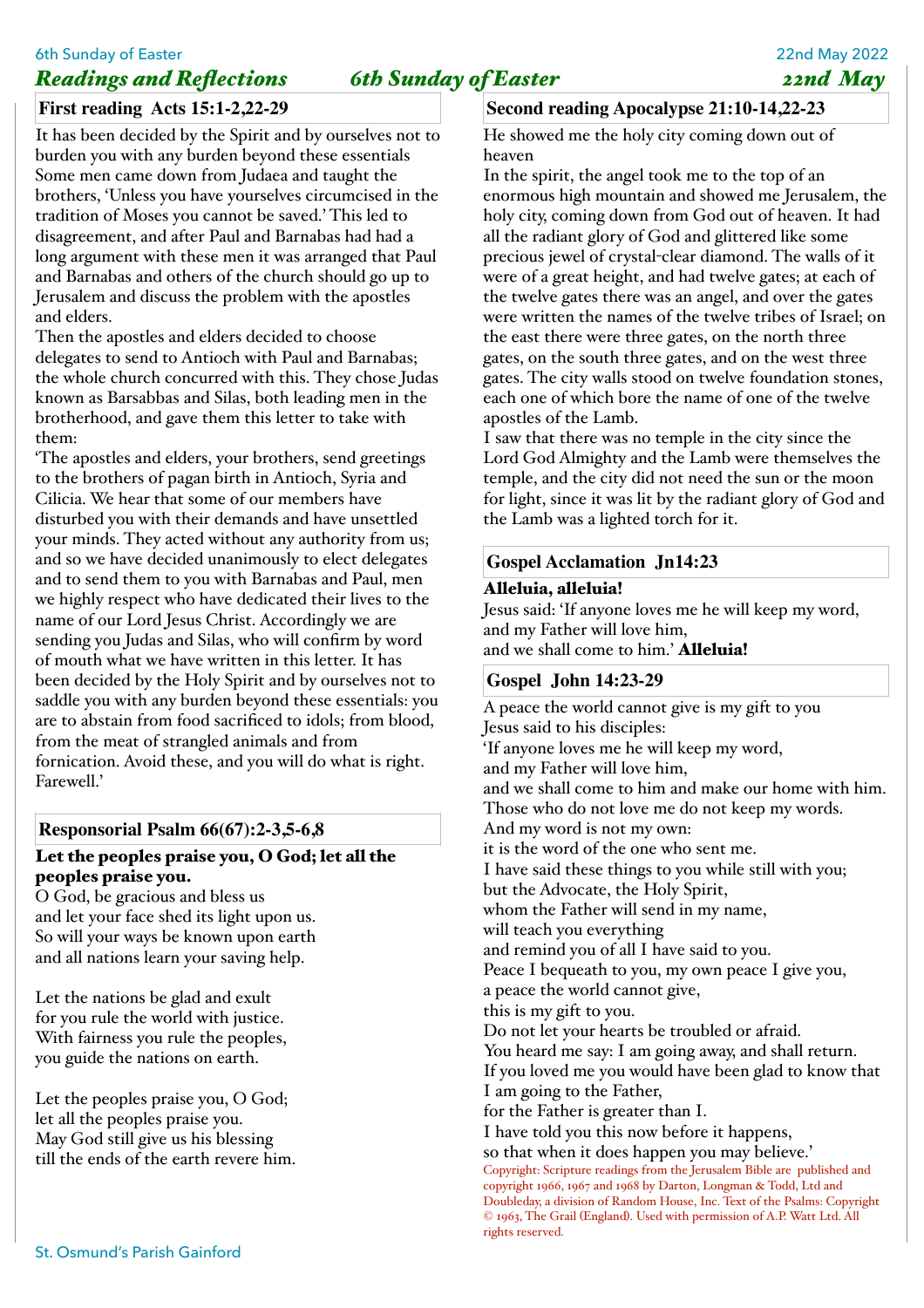#### 6th Sunday of Easter 22nd May 2022

#### Reflection on the Readings 6th Sunday of Easter 22nd May

*In the Catholic tradition, a Homily, interprets the readings, shining a light on the present and asking each one of us what we must change in our lives, fom today. The chalenge is not so much about recounting the history or reteling the story, but living the gospel.* 

#### *A goodbye*

*French vocabulary is sometimes more precise than English. "Goodbye" is a case in point. The French useAu revoirfor those everyday temporary separations, whileAdieuis reserved strictly for final departures; it means roughly "until we meet in heaven." Life is a succession ofAu revoirsandAdieus. The number of the latter grows with the passing years. Our hearts and memories are peopled with faces that once were dear to us. Some, like our parents, died. Others moved away out of our lives never to reappear again. If their names crop up in conversation we say, "I wonder what became of so-and-so." They may say the same about us too. Life is a series of little deaths until our own death which for us wil be the last greatAdieu. We are, as never before, a pilgrim people, on the move. We need faithful fiends who travel with us. In today's gospel, Jesus alerts his disciples to his imminent departure, his ascension into heaven. He doesn't sayAdieubutAu revoir. "I am going away, but I shal return." We never realy say goodbye to God, for God always goes with us. Notice how immigrants who leave their families, fiends, language and cultures and settle, ofen penniless and in a hostile environment, on the other side of the globe, begin by building houses of worship. Such was the case with the Irish in America or Australia. Such is the case today with immigrant Muslims building mosques al over Europe. God is what they cling on to. God keeps his promise to be with us always. He wil always keep his side of the bargain. It is up to us to keep ours. And when we come to the end of our pilgrimage here and have to make our last goodbye, it wil be literalyAdieu, "going to God." associationofcatholicpriests.ie*

# *Act of Spiritual Communion*

*My Jesus, I believe that you are present in the Holy Sacrament of the altar. I love you above al things and I passionately desire to receive you into my soul. Since I cannot at this moment receive you sacramentaly, come at least spiritualy into my soul. I embrace you as if you were already there and unite myself wholy to you. Never let me be separated fom you. Amen.* 

#### Mass 0n-line

St. Augustines Facebook - [Click here](https://www.facebook.com/staugustineschurchdarlington/) Sun. 9.15 Other churches in the diocese [Click here](http://www.rcdhn.org.uk/index.php)  Walsingham: www.walsingham.org.uk [Click here](http://www.walsingham.org.uk)  Other churches in the UK and Ireland [Click here](https://www.churchservices.tv/whats-on-now/)  Vatican - [Click here](https://www.catholictv.org/shows/papal-programming)  Mass by phone: 01642 130 120

#### *Corpus Christi*

Sunday 19 June is the feast of *Corpus Christi*, as he mentioned in his recent pastoral letter, Bishop Robert is organising a diocesan celebration of this great feast. There will be Adoration, a Procession, and Benediction given at Ushaw beginning at 3pm; he hopes that it will draw people from right across the diocese as a sign of our gathering together in love for our Eucharistic Lord.

# Feast Days this week

Wednesday 25th May: St. Bede the Venerable Thursday 26th May: The Ascension of the Lord Friday 27th May: St. Augustine of Canterbury

#### The Cycle of Prayer New Members of the Church

In many communities and dioceses the Easter Season is a privileged time to celebrate the Sacraments of First Communion and Baptism.

> Prayer *Father, you give your Church constant growth by adding new members to your family. Help us put into action in our lives the baptism we have received in faith Roman Missal*

#### Accommodation for Ukrainian Refugees

Thank you for your generous support for the emergency relief appeal during Lent, this raised £280 which has been passed on to Caritas Ukraine.

The Parish Pastoral Council met to discuss the possibility of making a direct and practical contribution to ease the suffering of innocent Ukrainians. As the first floor flat of the presbytery, and another parish-owned property in the village are currently vacant; it was felt that these should be offered to house Ukrainian refugees. We are working to make sure that they are suitably furnished &c., and we have registered them with the Diocese which is working to match-up refugees with suitable accommodation. We are confident that the parish would provide a strong welcome to refugees. Further appeals may be forthcoming to assist with the various practicalities.